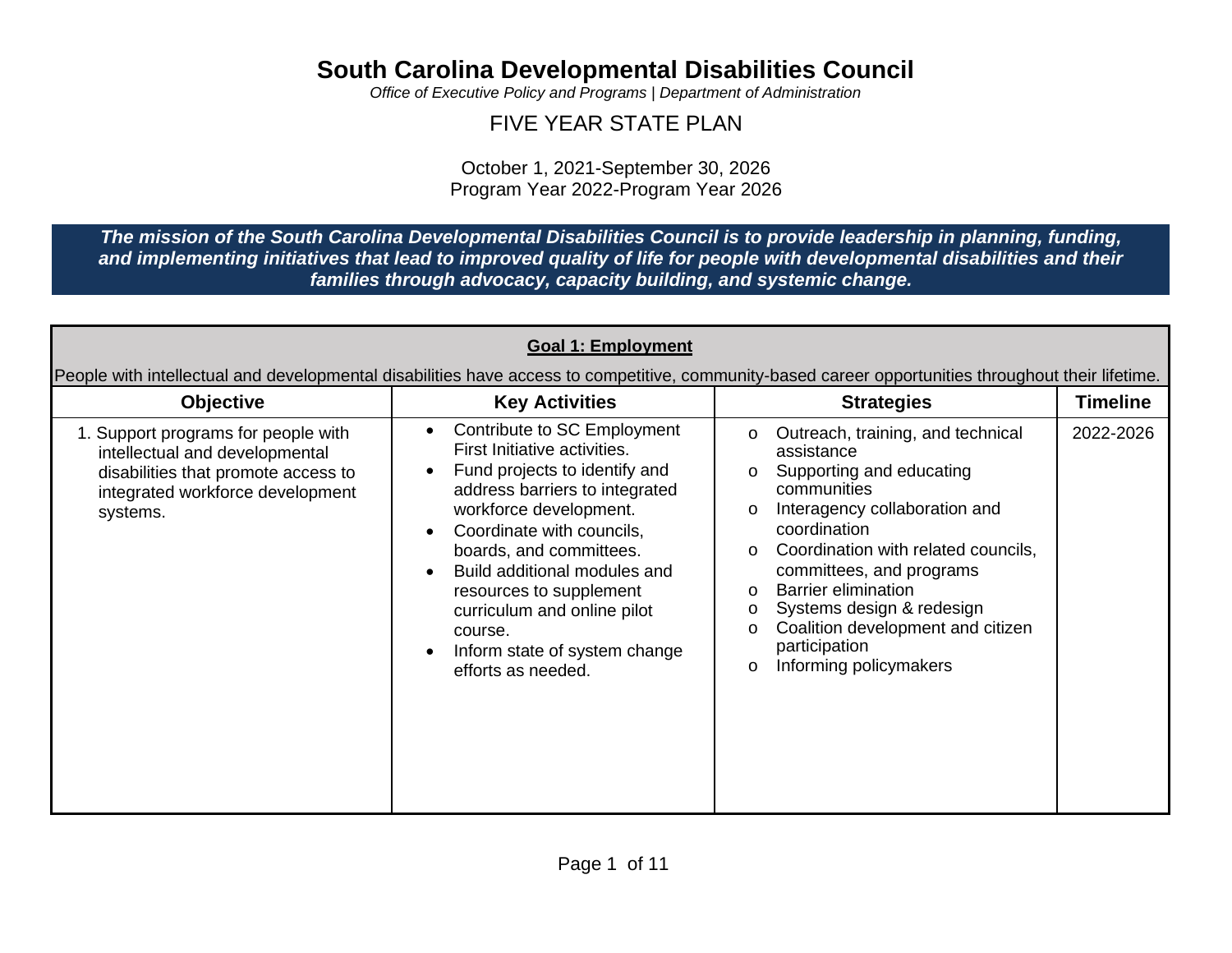| <b>Goal 1: Employment</b><br>People with intellectual and developmental disabilities have access to competitive, community-based career opportunities throughout their lifetime.                                                          |                                                                                                                                                                                                                                                                                                                                                                                                    |                                                                                                                                                                                                                                                                                                                                                                                                                                     |                 |
|-------------------------------------------------------------------------------------------------------------------------------------------------------------------------------------------------------------------------------------------|----------------------------------------------------------------------------------------------------------------------------------------------------------------------------------------------------------------------------------------------------------------------------------------------------------------------------------------------------------------------------------------------------|-------------------------------------------------------------------------------------------------------------------------------------------------------------------------------------------------------------------------------------------------------------------------------------------------------------------------------------------------------------------------------------------------------------------------------------|-----------------|
| <b>Objective</b>                                                                                                                                                                                                                          | <b>Key Activities</b>                                                                                                                                                                                                                                                                                                                                                                              | <b>Strategies</b>                                                                                                                                                                                                                                                                                                                                                                                                                   | <b>Timeline</b> |
| 2. Support programs that empower<br>people with intellectual and<br>developmental disabilities to<br>develop self-determination and<br>direct their own career strategy<br>using appropriate evidence-based<br>and best practice methods. | Identify customized employment<br>$\bullet$<br>job seekers.<br>Create series of 3 webinars<br>showing experiential process of<br>gaining customized employment<br>through Griffin Hammis Associate<br>ACRE professionals within SOS.<br>Connect webinars with agencies<br>$\bullet$<br>and providers who assist<br>individuals with autism and<br>intellectual disabilities to find<br>employment. | Outreach, training, and technical<br>$\circ$<br>assistance<br>Supporting and educating<br>communities<br>Interagency collaboration and<br>coordination<br>Coordination with related councils,<br>$\bigcirc$<br>committees, and programs<br><b>Barrier elimination</b><br>$\circ$<br>Systems design and<br>$\circ$<br>redesign<br>Coalition development<br>$\circ$<br>and citizen participation<br>Informing policymakers<br>$\circ$ | 2022-2026       |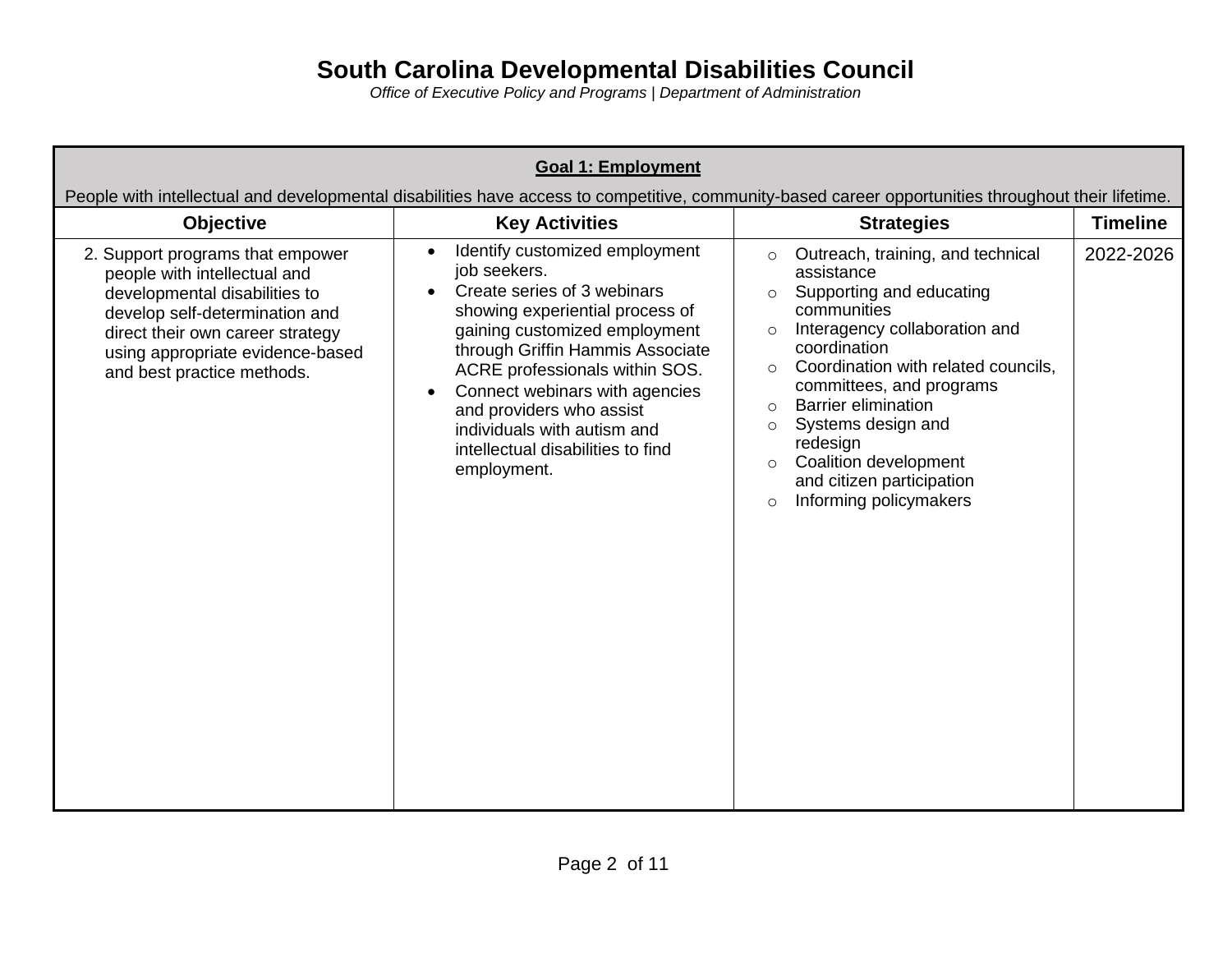| <b>Goal 1: Employment</b>                                                                                                                                                                                                                                                       |                                                                                                                                                                                                                                                                                                       |                                                                                                                                                                                                                                                                                                                                                                      |           |
|---------------------------------------------------------------------------------------------------------------------------------------------------------------------------------------------------------------------------------------------------------------------------------|-------------------------------------------------------------------------------------------------------------------------------------------------------------------------------------------------------------------------------------------------------------------------------------------------------|----------------------------------------------------------------------------------------------------------------------------------------------------------------------------------------------------------------------------------------------------------------------------------------------------------------------------------------------------------------------|-----------|
| People with intellectual and developmental disabilities have access to competitive, community-based career opportunities throughout their lifetime.<br><b>Key Activities</b><br><b>Timeline</b><br><b>Objective</b><br><b>Strategies</b>                                        |                                                                                                                                                                                                                                                                                                       |                                                                                                                                                                                                                                                                                                                                                                      |           |
| 3. The Developmental Disabilities<br>Council will collaborate with the<br><b>Center for Disability Resources</b><br>(UCEDD) and Disability Rights South<br>Carolina (P & A) to reduce<br>employment barriers for people with<br>intellectual and developmental<br>disabilities. | • Provide policy assistance as needed<br>regarding WIOA and Employment<br>First Initiative.<br>Develop comprehensive list of<br>employment barriers with<br>corresponding integrative solutions.<br>Develop route of information<br>dissemination statewide on barriers<br>and integrative solutions. | o Outreach, training, and technical<br>assistance<br>○ Supporting and educating<br>communities<br>o Interagency collaboration and<br>coordination<br>○ Coordination with related councils,<br>committees, and programs<br>o Barrier elimination<br>o Systems design and redesign<br>o Coalition development and citizen<br>participation<br>o Educating policymakers | 2022-2026 |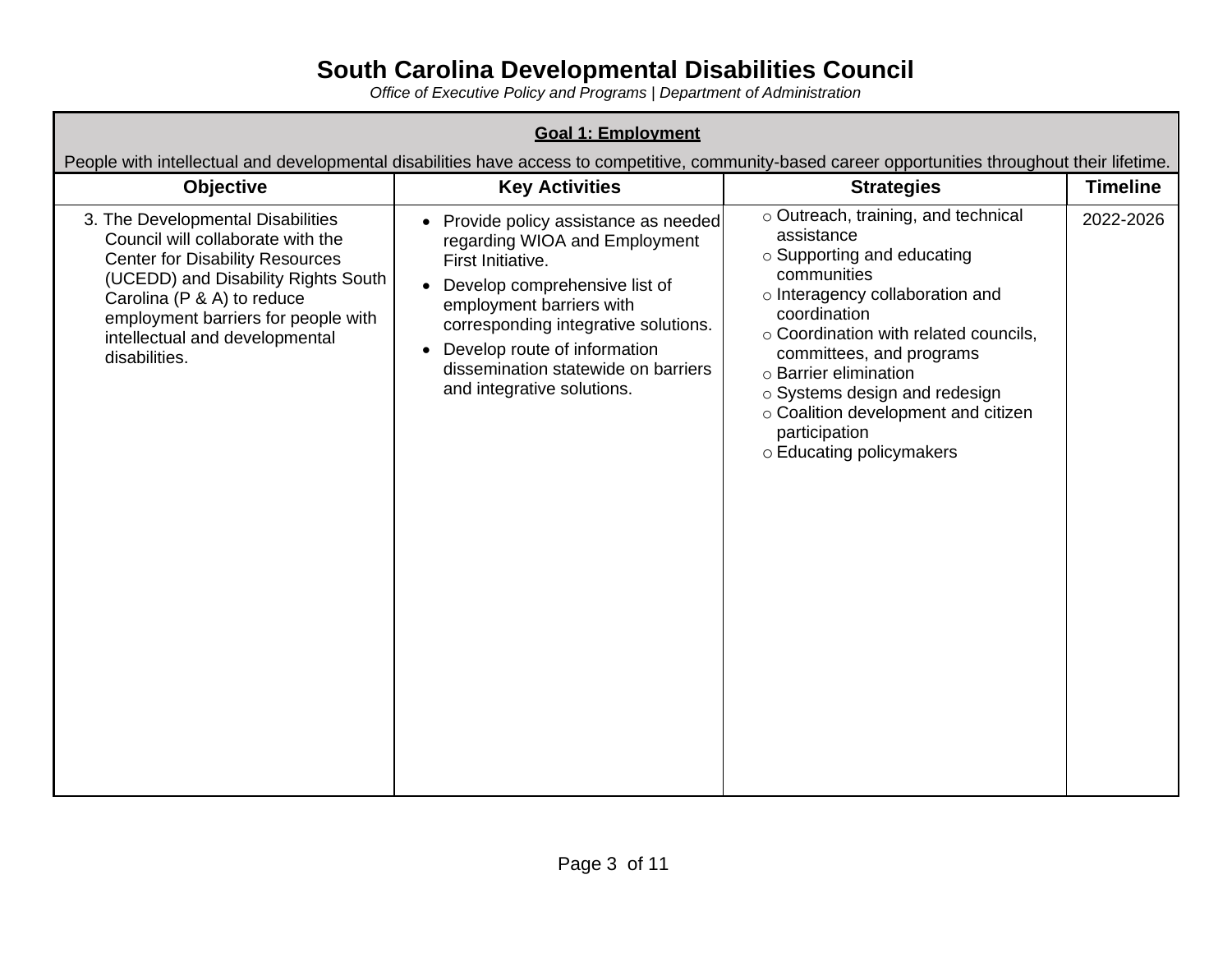| <b>Goal 2: Community Supports</b><br>People with intellectual and developmental disabilities have increased access to be fully included in the community of their choice.                                |                                                                                                                                                                                                                                                                                                                                                                                                                 |                                                                                                                                                                                                                                                                                                                                                                                                                                                |                 |
|----------------------------------------------------------------------------------------------------------------------------------------------------------------------------------------------------------|-----------------------------------------------------------------------------------------------------------------------------------------------------------------------------------------------------------------------------------------------------------------------------------------------------------------------------------------------------------------------------------------------------------------|------------------------------------------------------------------------------------------------------------------------------------------------------------------------------------------------------------------------------------------------------------------------------------------------------------------------------------------------------------------------------------------------------------------------------------------------|-----------------|
| <b>Objective</b>                                                                                                                                                                                         | <b>Key Activities</b>                                                                                                                                                                                                                                                                                                                                                                                           | <b>Strategies</b>                                                                                                                                                                                                                                                                                                                                                                                                                              | <b>Timeline</b> |
| 1. Support at least two programs that<br>provide people with intellectual and<br>developmental disabilities<br>opportunities to improve community<br>integration, inclusion, and self-<br>determination. | Train educators and medical<br>$\bullet$<br>professionals to prepare youth with<br>disabilities and their families for<br>transition to post-high school and<br>post pediatric healthcare.<br>• Train individuals with disabilities in<br>holistic life planning skills.<br>Host Workforce competitiveness<br>$\bullet$<br>and Inclusion Summit<br>• Host community launch for York<br>CAN Workforce Inclusion. | Outreach, training, and technical<br>$\mathsf{o}$<br>assistance<br>Supporting and educating<br>$\Omega$<br>communities<br>Interagency collaboration and<br>$\mathsf{o}$<br>coordination<br>Coordination with related councils,<br>$\Omega$<br>committees, and programs<br><b>Barrier elimination</b><br>$\Omega$<br>Systems design and redesign<br>O<br>Coalition development and citizen<br>0<br>participation<br>Informing policymakers<br>O | 2022-2026       |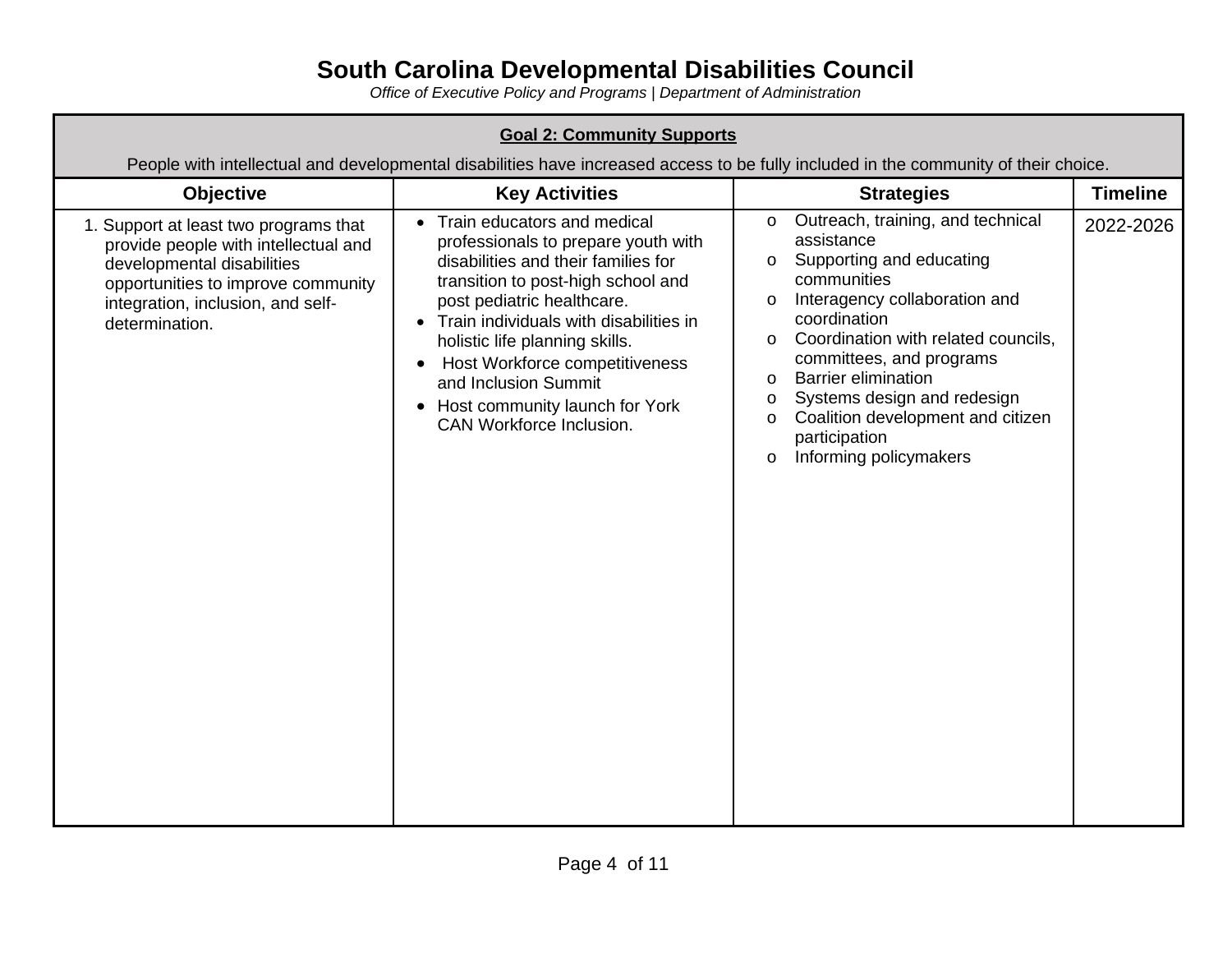| <b>Goal 2: Community Supports</b><br>People with intellectual and developmental disabilities will have increased access to be fully included in the community of their choice.                                                           |                                                                                                                                                                                                                                                                                                                                                                                                                                                          |                                                                                                                                                                                                                                                                                                                                                                                                                                                      |                 |
|------------------------------------------------------------------------------------------------------------------------------------------------------------------------------------------------------------------------------------------|----------------------------------------------------------------------------------------------------------------------------------------------------------------------------------------------------------------------------------------------------------------------------------------------------------------------------------------------------------------------------------------------------------------------------------------------------------|------------------------------------------------------------------------------------------------------------------------------------------------------------------------------------------------------------------------------------------------------------------------------------------------------------------------------------------------------------------------------------------------------------------------------------------------------|-----------------|
| <b>Objective</b>                                                                                                                                                                                                                         | <b>Key Activities</b>                                                                                                                                                                                                                                                                                                                                                                                                                                    | <b>Strategies</b>                                                                                                                                                                                                                                                                                                                                                                                                                                    | <b>Timeline</b> |
| 2. Support at least one program that<br>addresses an emerging health issue<br>for people with intellectual and<br>developmental disabilities, families,<br>and service providers using<br>evidence-based practices and<br>interventions. | • Create educational material to reduce<br>dentist related anxiety for individuals<br>with I/DD.<br>• Promote educational material through<br>network across three counties.<br>Empower individuals with I/DD through<br>meaningful employment and health<br>leadership roles throughout production<br>of educational videos.<br>Educate individuals with I/DD and their<br>families about benefits of exercise and<br>CDC physical activity guidelines. | Outreach training and technical<br>$\Omega$<br>assistance<br>Supporting and educating<br>0<br>communities<br>Interagency collaboration<br>and coordination<br>Coordination with related<br>$\Omega$<br>councils, committees, and<br>programs<br><b>Barrier elimination</b><br>$\Omega$<br>Systems design and<br>$\Omega$<br>redesign<br>Coalition development and<br>$\mathsf{o}$<br>citizen participation<br>Informing policymakers<br>$\mathsf{o}$ | 2022-2026       |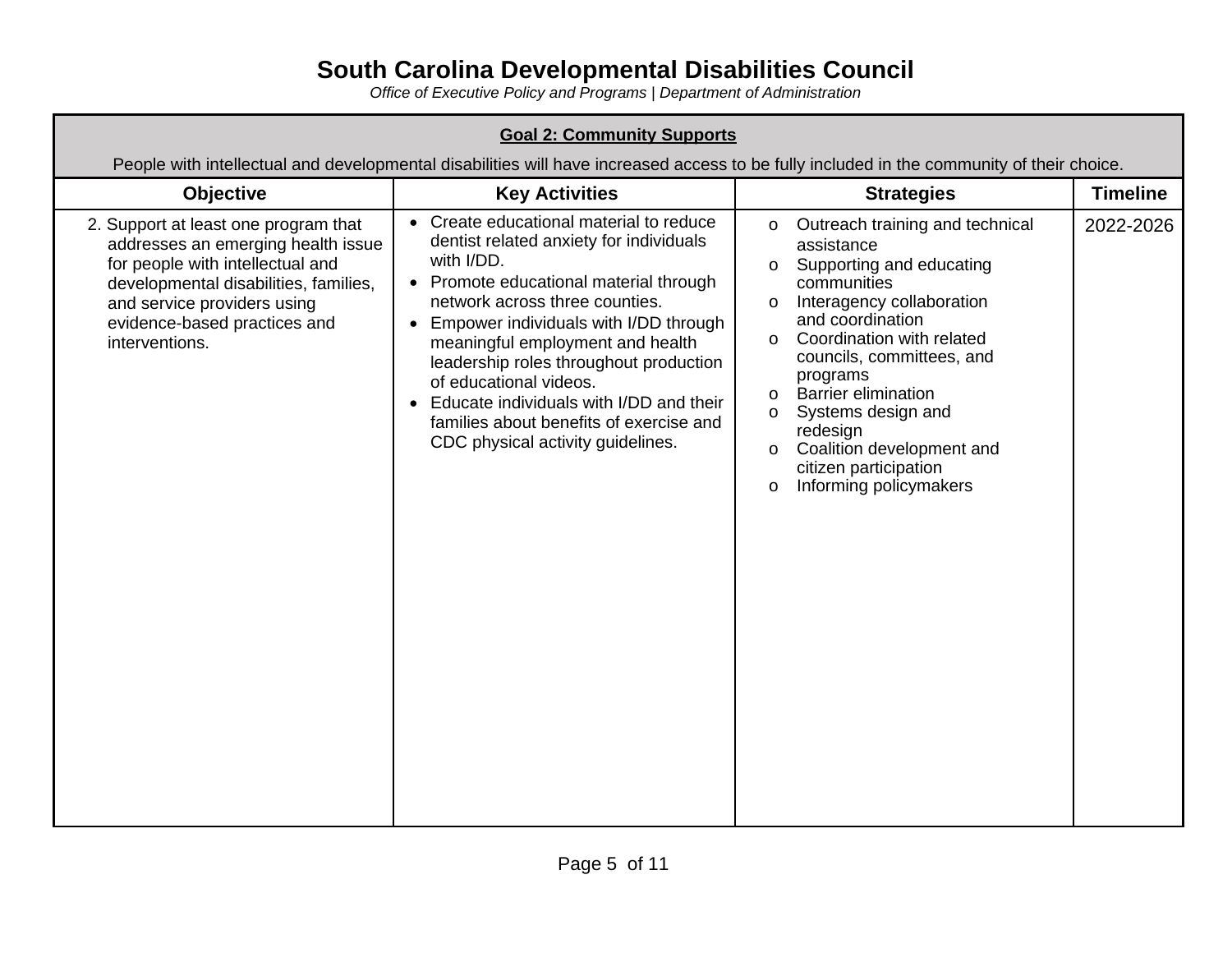| <b>Goal 2: Community Supports</b><br>People with intellectual and developmental disabilities have increased access to be fully included in the community of their choice.                                      |                                                                                                                                                                                                                 |                                                                                                                                                                                                                                                                                                                                                                                                                                                    |                 |
|----------------------------------------------------------------------------------------------------------------------------------------------------------------------------------------------------------------|-----------------------------------------------------------------------------------------------------------------------------------------------------------------------------------------------------------------|----------------------------------------------------------------------------------------------------------------------------------------------------------------------------------------------------------------------------------------------------------------------------------------------------------------------------------------------------------------------------------------------------------------------------------------------------|-----------------|
| Objective                                                                                                                                                                                                      | <b>Key Activities</b>                                                                                                                                                                                           | <b>Strategies</b>                                                                                                                                                                                                                                                                                                                                                                                                                                  | <b>Timeline</b> |
| 3. Support the development of<br>relationships that improve<br>Latino/Hispanic families with children<br>with intellectual and developmental<br>disabilities having access to needed<br>services and supports. | • Strategic planning with PASOS on<br>connecting Hispanic/Latino population<br>to Council resources.<br>• Assess interest and community need<br>for Council supported grants for<br>Hispanic/Latino population. | Outreach, training, technical<br>$\circ$<br>assistance<br>Supporting and educating<br>$\circ$<br>communities<br>Interagency collaboration and<br>$\circ$<br>coordination<br>Coordination with related councils,<br>$\circ$<br>committees, and programs<br><b>Barrier elimination</b><br>$\circ$<br>Systems design and<br>$\circ$<br>redesign<br>Coalition development<br>$\circ$<br>and citizen participation<br>Informing policymakers<br>$\circ$ | 2022-2026       |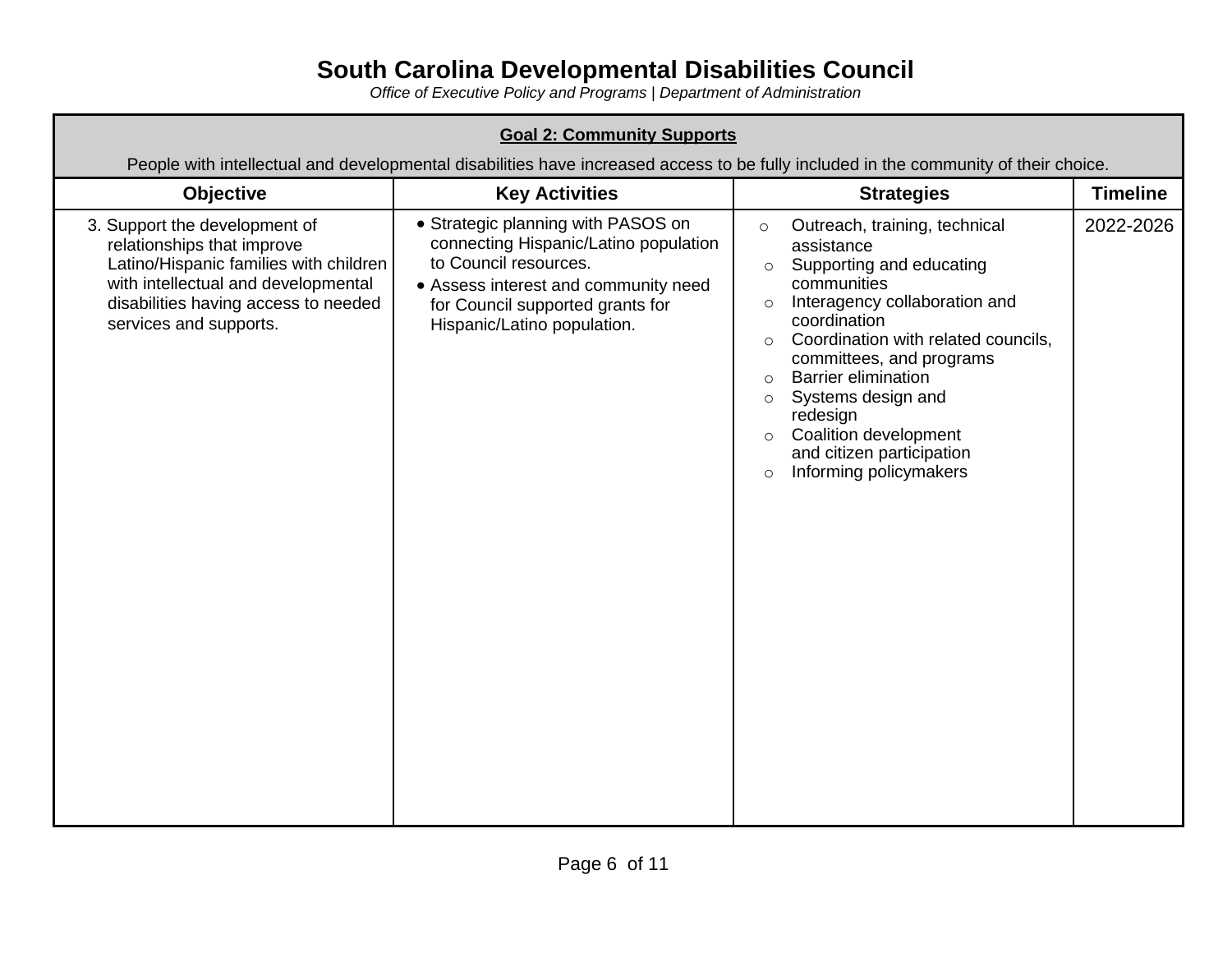| <b>Goal 2: Community Supports</b><br>People with intellectual and developmental disabilities have increased access to be fully included in the community of their choice. |                                                                                                                                                                                                                                                                   |                                                                                                                                                                                                                                                                                                                                                                                                                                                        |                 |
|---------------------------------------------------------------------------------------------------------------------------------------------------------------------------|-------------------------------------------------------------------------------------------------------------------------------------------------------------------------------------------------------------------------------------------------------------------|--------------------------------------------------------------------------------------------------------------------------------------------------------------------------------------------------------------------------------------------------------------------------------------------------------------------------------------------------------------------------------------------------------------------------------------------------------|-----------------|
| Objective                                                                                                                                                                 | <b>Key Activities</b>                                                                                                                                                                                                                                             | <b>Strategies</b>                                                                                                                                                                                                                                                                                                                                                                                                                                      | <b>Timeline</b> |
| 4. Support education of people with<br>intellectual and developmental<br>disabilities in housing resources.                                                               | • Conduct scan of environment,<br>resources, collaborators, trainers<br>devoted to housing resources for<br>individuals with I/DD and their<br>families.<br>Identify resources needed to fill<br>$\bullet$<br>community with I/DD gaps in<br>sustainable housing. | Outreach, training, and technical<br>$\circ$<br>assistance<br>Supporting and educating<br>$\circ$<br>communities<br>Interagency collaboration and<br>$\circ$<br>coordination<br>Coordination with related councils,<br>$\circ$<br>committees, and programs<br><b>Barrier elimination</b><br>$\circ$<br>Systems design and<br>$\circ$<br>redesign<br>Coalition development<br>$\circ$<br>and citizen participation<br>Informing policymakers<br>$\circ$ | 2022-2026       |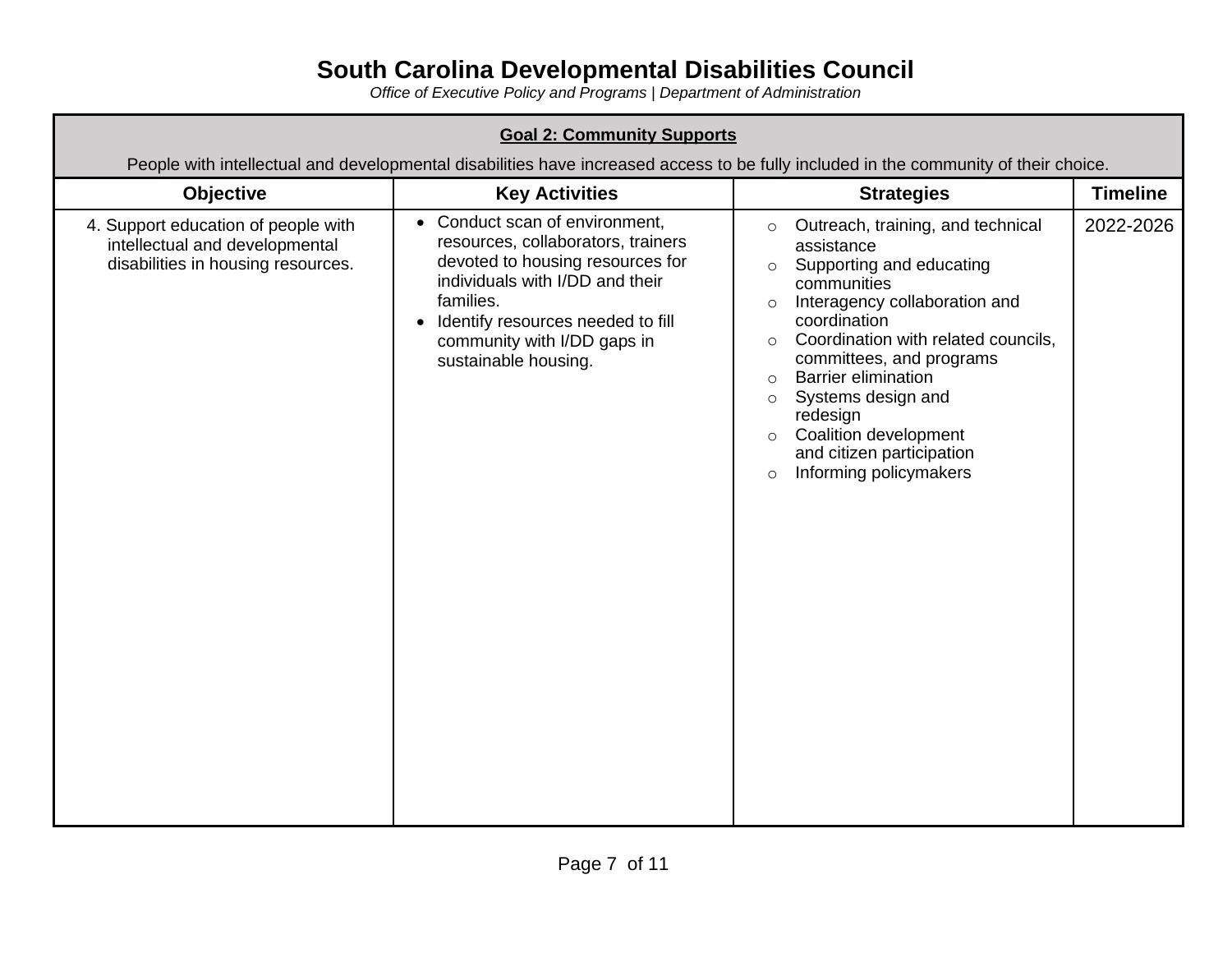| <b>Goal 2: Community Supports</b><br>People with intellectual and developmental disabilities have increased access to be fully included in the community of their choice. |                                                                                                                                                                                                   |                                                                                                                                                                                                                                                                                                                                                                                                                                                               |                 |
|---------------------------------------------------------------------------------------------------------------------------------------------------------------------------|---------------------------------------------------------------------------------------------------------------------------------------------------------------------------------------------------|---------------------------------------------------------------------------------------------------------------------------------------------------------------------------------------------------------------------------------------------------------------------------------------------------------------------------------------------------------------------------------------------------------------------------------------------------------------|-----------------|
| <b>Objective</b>                                                                                                                                                          | <b>Key Activities</b>                                                                                                                                                                             | <b>Strategies</b>                                                                                                                                                                                                                                                                                                                                                                                                                                             | <b>Timeline</b> |
| 5. Support increased flexibility of<br>transportation options so people<br>with intellectual and developmental<br>disabilities can participate in<br>community events.    | Collaborate with public<br>$\bullet$<br>transportation systems to provide<br>comprehensive resource list.<br>Create concise resource guide with<br>$\bullet$<br>flexible modes of transportation. | Outreach, training, and<br>$\circ$<br>technical assistance<br>Supporting and educating<br>$\circ$<br>communities<br>Interagency collaboration and<br>$\circ$<br>coordination<br>Coordination with related<br>$\circ$<br>councils, committees, and<br>programs<br><b>Barrier elimination</b><br>$\circ$<br>Systems design and redesign<br>$\circ$<br>Coalition development and<br>$\circ$<br>citizen participation<br><b>Educating policymakers</b><br>$\circ$ | 2022-2026       |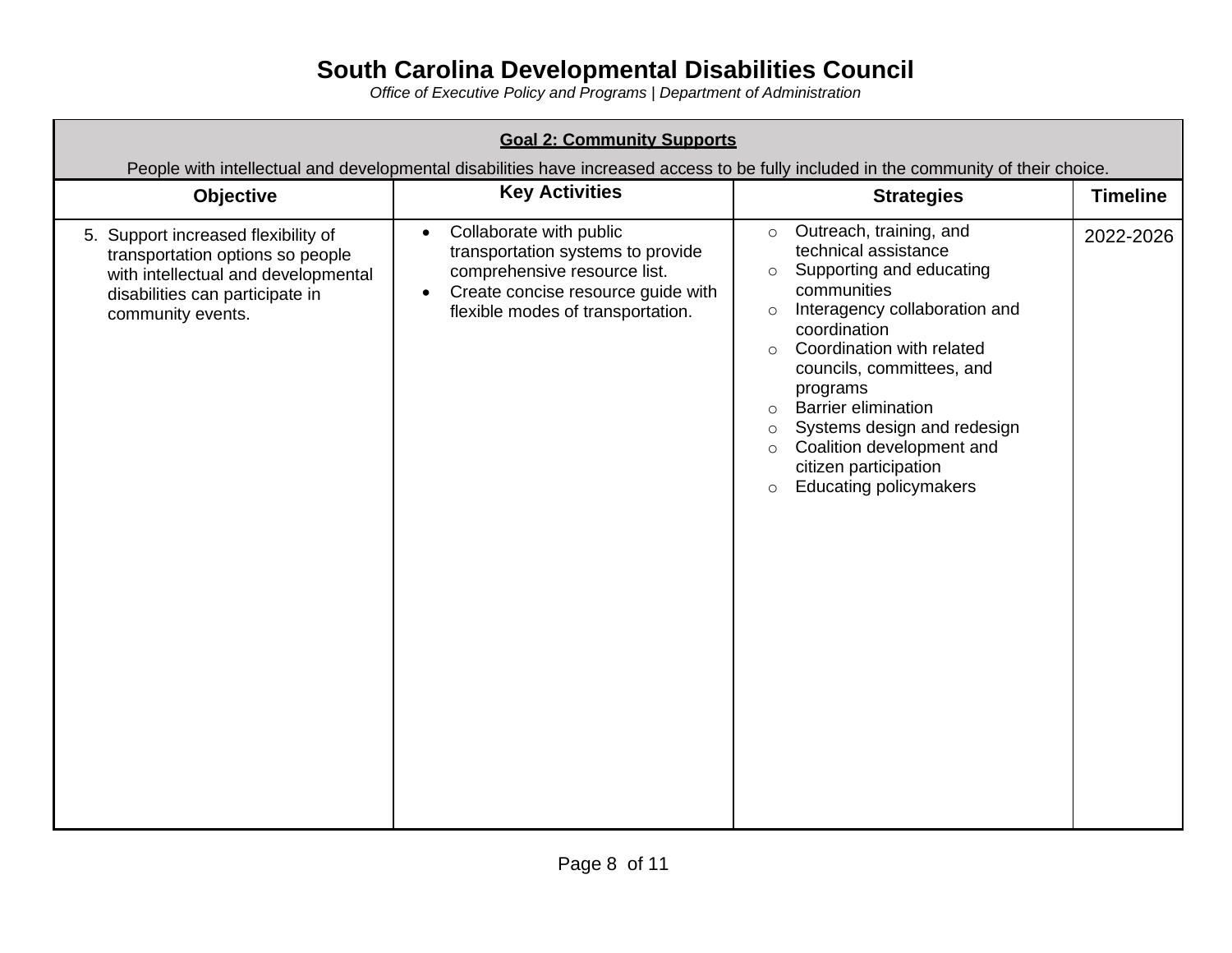| <b>Goal 3: Self Advocacy</b><br>People with intellectual and developmental disabilities and their families will have opportunities to increase their advocacy skills. |                                                                                                                                                                                                                                                                                                                                                                                                                                         |                                                                                                                                                                                                                                                                                                                                                                                                                                          |                 |
|-----------------------------------------------------------------------------------------------------------------------------------------------------------------------|-----------------------------------------------------------------------------------------------------------------------------------------------------------------------------------------------------------------------------------------------------------------------------------------------------------------------------------------------------------------------------------------------------------------------------------------|------------------------------------------------------------------------------------------------------------------------------------------------------------------------------------------------------------------------------------------------------------------------------------------------------------------------------------------------------------------------------------------------------------------------------------------|-----------------|
| <b>Objective</b>                                                                                                                                                      | <b>Key Activities</b>                                                                                                                                                                                                                                                                                                                                                                                                                   | <b>Strategies</b>                                                                                                                                                                                                                                                                                                                                                                                                                        | <b>Timeline</b> |
| 1. Provide support to strengthen a<br>statewide self-advocacy organization<br>led by and for people with intellectual<br>and developmental disabilities.              | Leadership in advocacy for disability<br>$\bullet$<br>rights training opportunities for young<br>adults with I/DD.<br>Speaking and presenting<br>$\bullet$<br>opportunities for young adults with<br>I/DD at national conferences.<br>Maintain monthly and quarterly<br>$\bullet$<br>statewide newsletter, website<br>updates, and social media<br>engagement.<br>Hold regular leadership meetings<br>$\bullet$<br>and annual retreats. | Outreach, training, and technical<br>$\circ$<br>assistance<br>Supporting and educating<br>$\circ$<br>communities<br>Interagency collaboration and<br>coordination<br>Coordination with related councils,<br>$\circ$<br>committees, and programs<br><b>Barrier elimination</b><br>$\circ$<br>Systems design and redesign<br>$\circ$<br>Coalition development and citizen<br>$\circ$<br>participation<br>Informing policymakers<br>$\circ$ | 2022-2026       |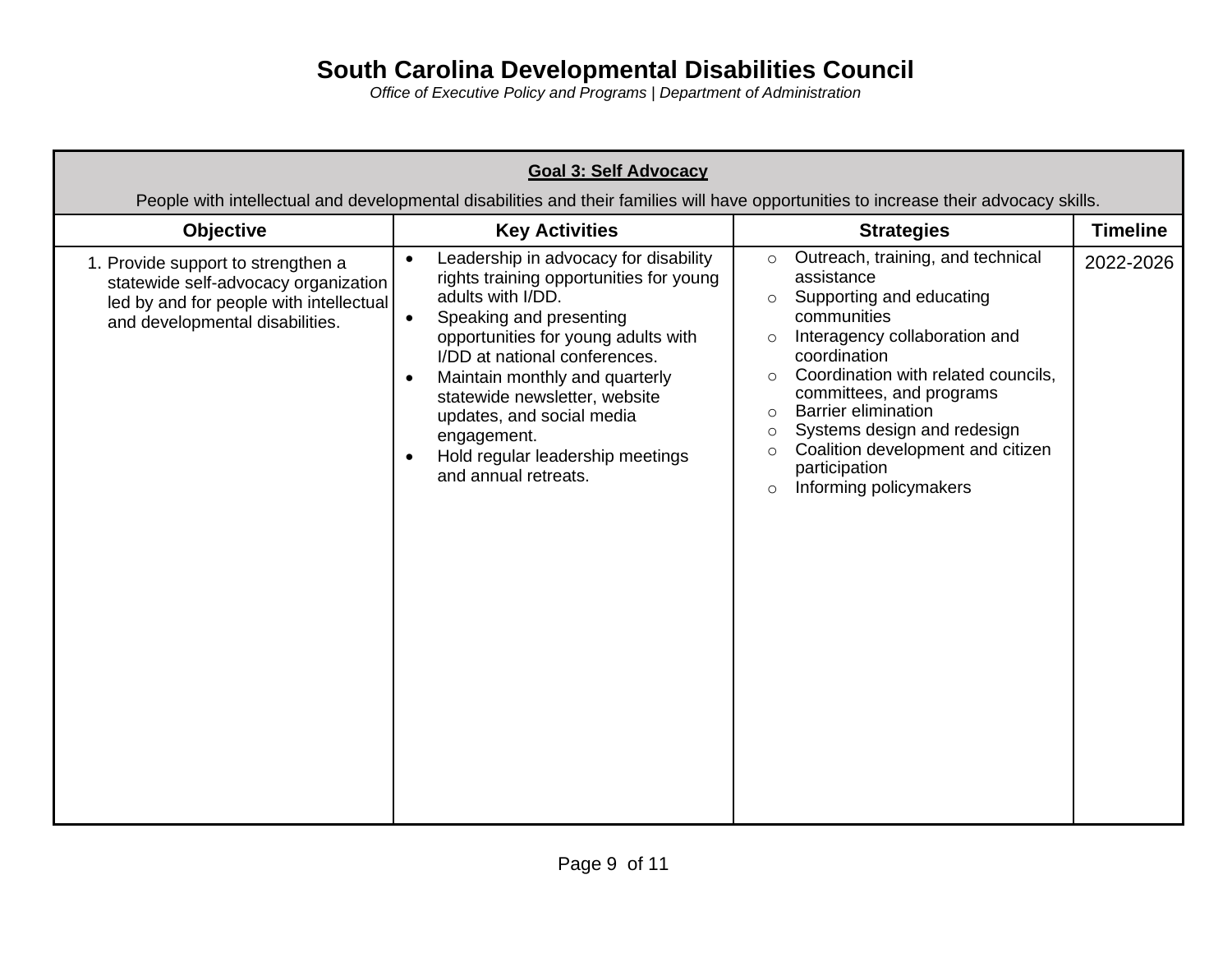| <b>Goal 3: Self Advocacy</b><br>People with intellectual and developmental disabilities and their families will have opportunities to increase their advocacy skills.                                          |                                                                                                                                                                                                                                                                                                                                                   |                                                                                                                                                                                                                                                                                                                                                                                                                                                     |                 |
|----------------------------------------------------------------------------------------------------------------------------------------------------------------------------------------------------------------|---------------------------------------------------------------------------------------------------------------------------------------------------------------------------------------------------------------------------------------------------------------------------------------------------------------------------------------------------|-----------------------------------------------------------------------------------------------------------------------------------------------------------------------------------------------------------------------------------------------------------------------------------------------------------------------------------------------------------------------------------------------------------------------------------------------------|-----------------|
| <b>Objective</b>                                                                                                                                                                                               | <b>Key Activities</b>                                                                                                                                                                                                                                                                                                                             | <b>Strategies</b>                                                                                                                                                                                                                                                                                                                                                                                                                                   | <b>Timeline</b> |
| 2. Support opportunities that<br>strengthen leadership abilities in<br>peer-to-peer networks of people<br>with intellectual and developmental<br>disabilities, their families, and their<br>service providers. | • Summer leadership and<br>advocacy program and 20-week<br>leadership training for youth with<br>disabilities.<br>• Youth-led planning committee to<br>design and implement inclusive,<br>effective activities.<br>Goal setting for post-secondary<br>$\bullet$<br>education and employment<br>seeking.<br>Weekly social media<br>"conversation". | Outreach, training, and technical<br>$\circ$<br>assistance<br>Supporting and educating<br>$\circ$<br>communities<br>Interagency collaboration and<br>$\circ$<br>coordination<br>Coordination with related councils,<br>$\circ$<br>committees, and programs<br><b>Barrier elimination</b><br>$\circ$<br>Systems design and redesign<br>$\circ$<br>Coalition development and citizen<br>$\circ$<br>participation<br>Informing policymakers<br>$\circ$ | 2022-2026       |